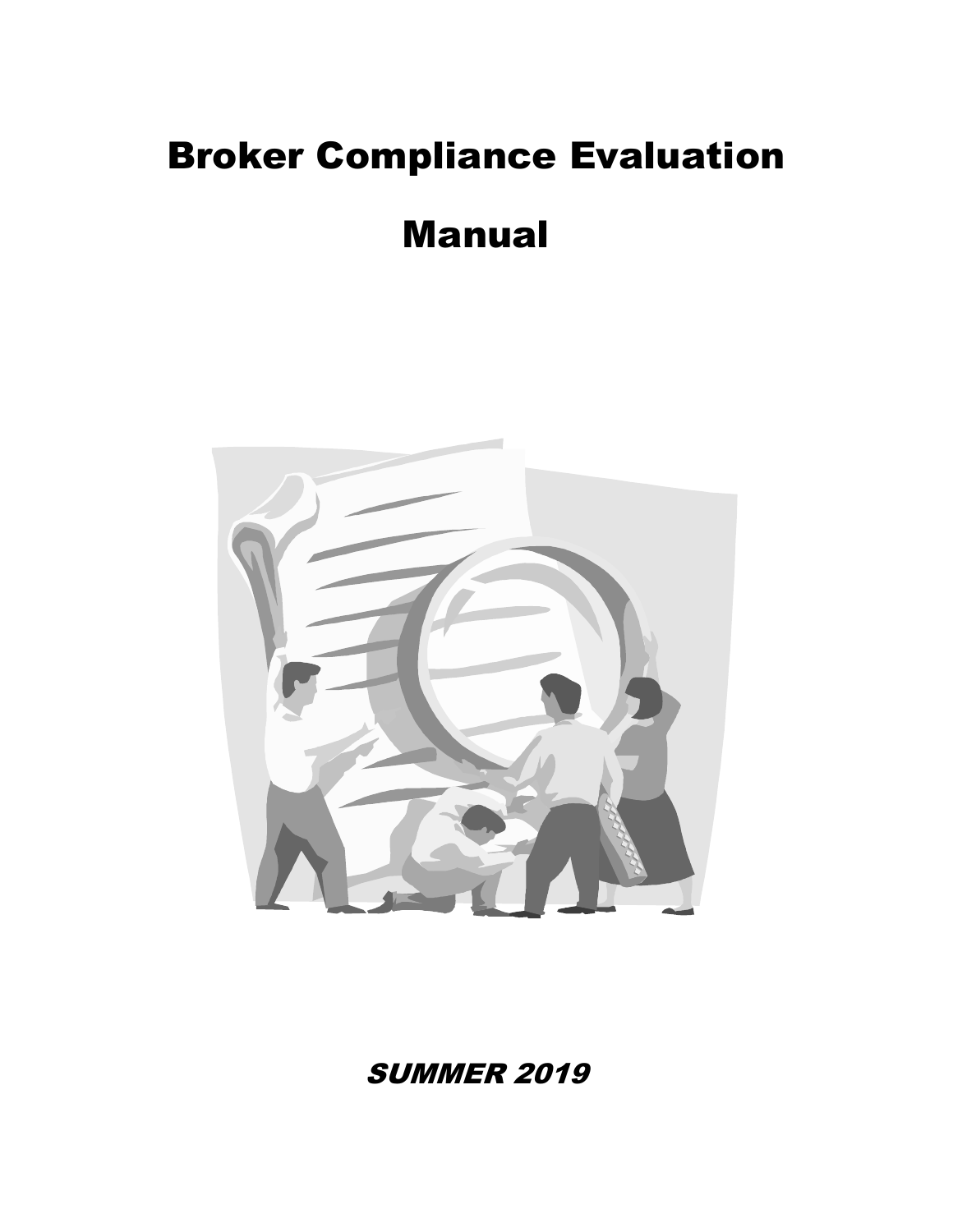# Broker Compliance Evaluation Manual

*This Broker Compliance Evaluation Manual was prepared primarily to assist the real*  estate broker conducting residential sales in ascertaining compliance with Department *of Real Estate requirements. It contains many of the questions that a broker would be asked if visited by a Department of Real Estate representative.*

*This manual was not designed to encompass all of a broker's obligations and responsibilities under the Real Estate Law but rather as one of the tools a broker may use when reviewing records and office procedures. We hope that it will assist brokers.*

*This Broker Compliance Evaluation Manual may be used in conjunction with the RE 540 Broker Self-Evaluation Compliance Checklist.*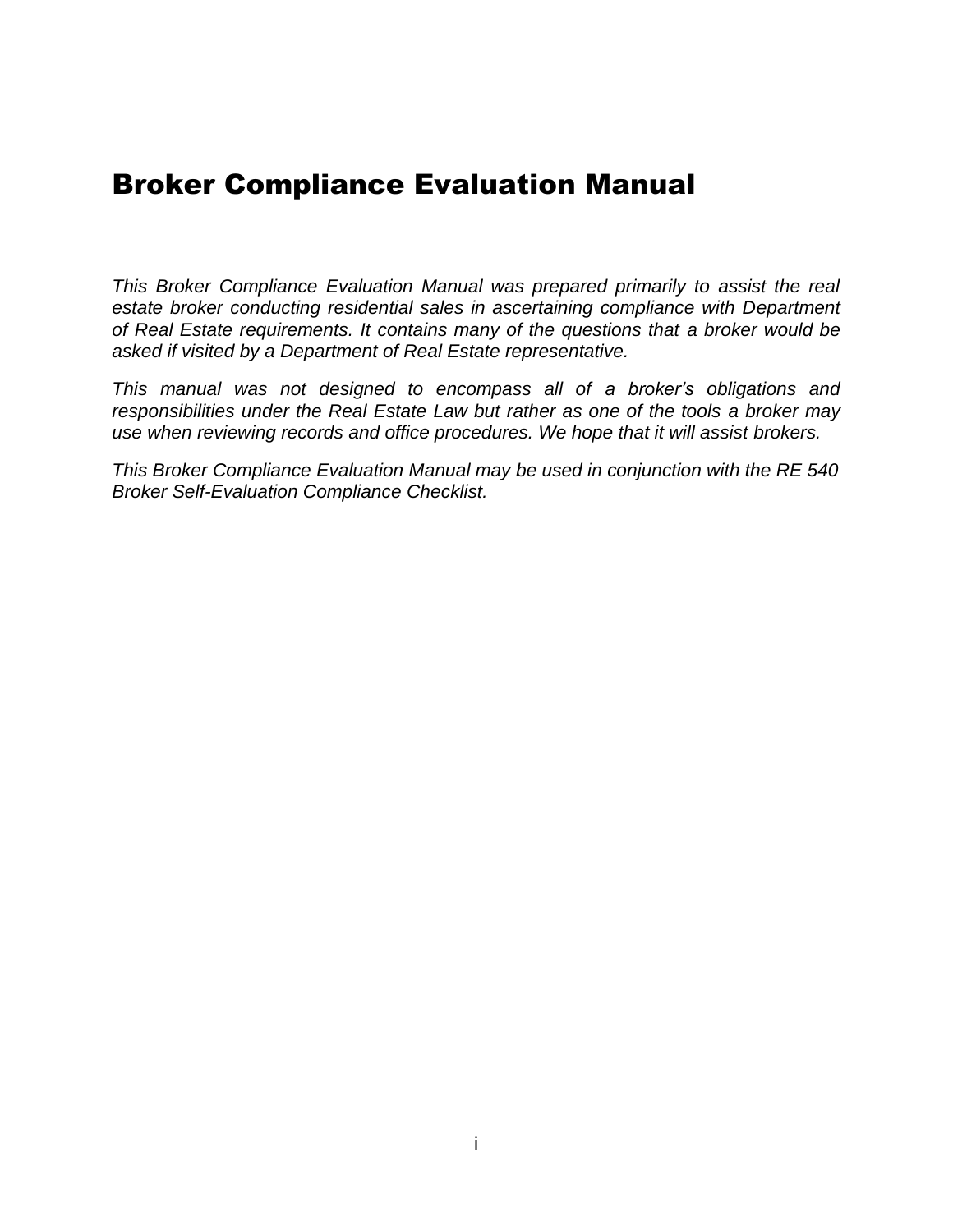#### **SECTION 1 - General Business Practices**

#### **1. Are the broker's salespersons and broker associates properly licensed?**

Correct Procedure:

All persons performing activities requiring a real estate license for compensation must hold a valid real estate license.

The broker should have some procedure in place to monitor the expiration dates of the licenses of the broker's salespersons and broker associates. Real estate broker and salesperson licenses expire four years after issuance. Under certain conditions, however, licensees may be suspended during the license term for delinquent child support payments, recovery fund payouts, or failure to comply with the terms of a citation or pay a fine, or be barred from holding any position of employment in the real estate industry. With this in mind, brokers should periodically check the license status of their salespersons and broker associates on the Department of Real Estate's website.

Once the license has expired, no licensed activity can be performed by the licensee until the license has been renewed. The late renewal period - often referred to as the "grace" period - simply allows the licensee to renew on a late basis without retaking the examination; it does not allow the licensee to conduct licensed activity during the late renewal period.

It is unlawful for any broker to retain or compensate, directly or indirectly, any person for performing licensed activity unless that person is a licensed broker or a salesperson or broker associate licensed to the broker. A salesperson may not accept compensation for licensed activity nor pay compensation for licensed activity except through the broker under whom the person is at the time licensed.

It is a misdemeanor, punishable by a fine of \$100 for each offense, for any person, whether obligor, escrow holder, or otherwise, to pay or deliver to anyone compensation for performing any licensed acts who is not known to be or who does not present evidence that the person is a licensed real estate broker at the time such compensation is earned.

#### *Reference:*

*Real Estate Law Book, Sections 10015.3, 10016, 10130, 10131, 10137, 10138, 10153.4 (Unless otherwise noted, all "Section" references are to the Business and Professions Code.)*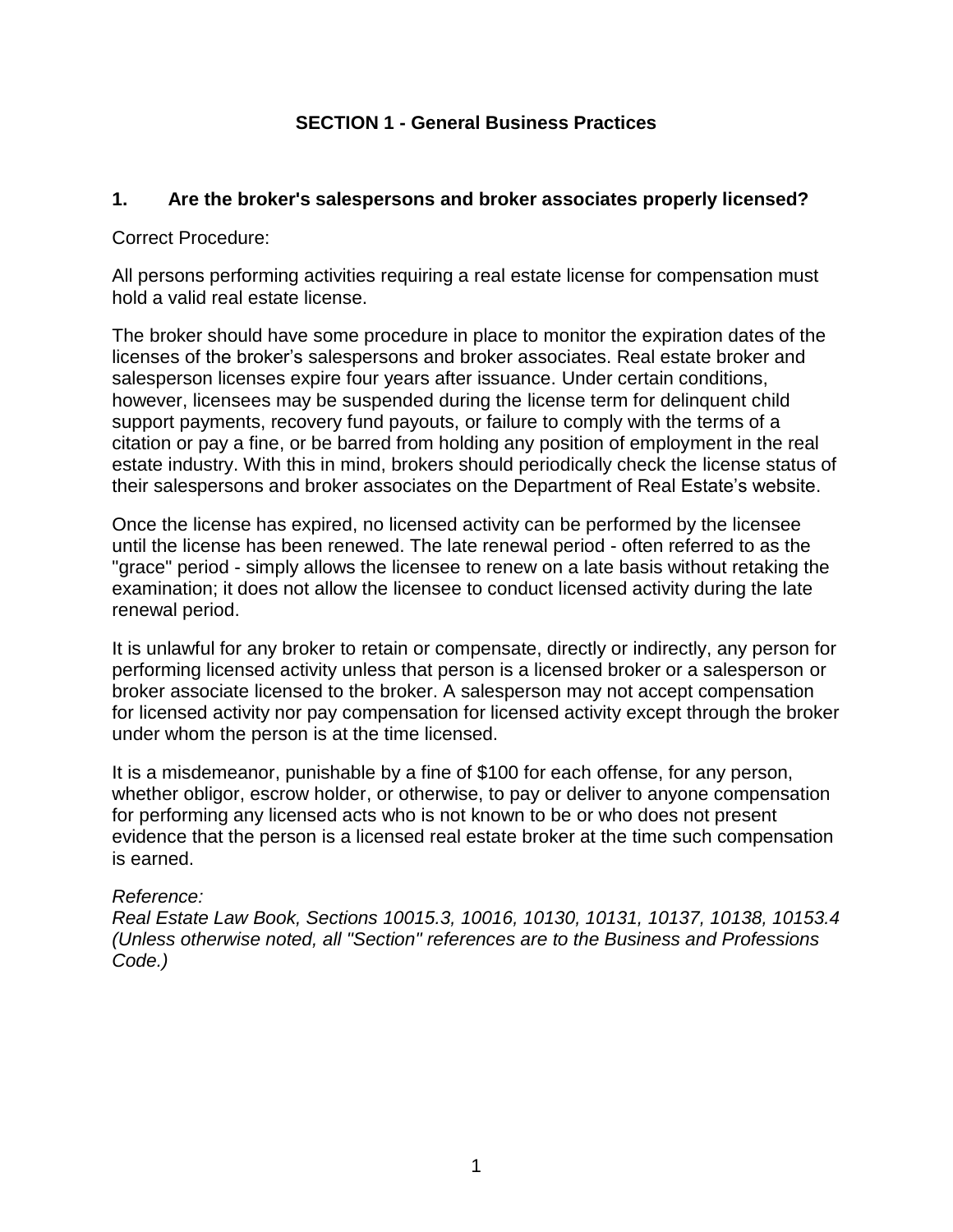#### **2. Does the broker notify the Department of Real Estate upon the hiring and termination of real estate licensees?**

#### Correct Procedure:

Whenever a real estate salesperson enters an affiliation with a real estate broker, or whenever a real estate broker enters into a written agreement to act in the capacity of a broker associate, the responsible broker must notify the Commissioner of that fact within five days. This notification must be given on a form prepared by the Department and must be signed by the responsible broker and the salesperson or broker associate. The form of notification must include at least the following information:

- a) Name and business address of the broker.
- b) Mailing address of the licensee, if different from the business address.
- c) Date when the licensee entered an affiliation with the broker.
- d) Certification by the licensee that the licensee has complied with the provisions of Section 10161.8(e) of the Business & Professions Code.
- e) Name and business address of the real estate broker to whom salesperson or broker associate was last licensed and the date of termination of that relationship.

A broker may add or remove a real estate licensee from an affiliation by completing a Salesperson Change Application (RE 214) if a salesperson, a Broker-Associate Affiliation Notification (RE 215) if a broker, or by completing the transaction online through the eLicensing System. Instructions for using this system can be found on the Department's website at [www.dre.ca.gov](http://www.dre.ca.gov/) and then by searching for the eLicensing Tutorial.

As an acceptable alternative to e. and f. above, the form (RE 214 or RE 215) may be utilized by the predecessor broker to give notice of the termination of the broker/salesperson relationship as required by Section 10161.8(d) of the Business & Professions Code if this notice is mailed to the commissioner not more than ten days following such termination.

*Reference: Real Estate Law Book, Section 10161.8; Regulation 2752*

#### **3. Does the broker have a written broker-salesperson agreement with each salesperson and broker associate?**

Correct Procedure:

Every broker must have a written agreement with each retained licensee, whether licensed as a salesperson or as a broker. The agreement must be dated and signed by the parties and must cover material aspects of the relationship between the parties, including supervision of licensed activities, duties, and compensation.

### *Reference: Real Estate Law Book, Regulation 2726*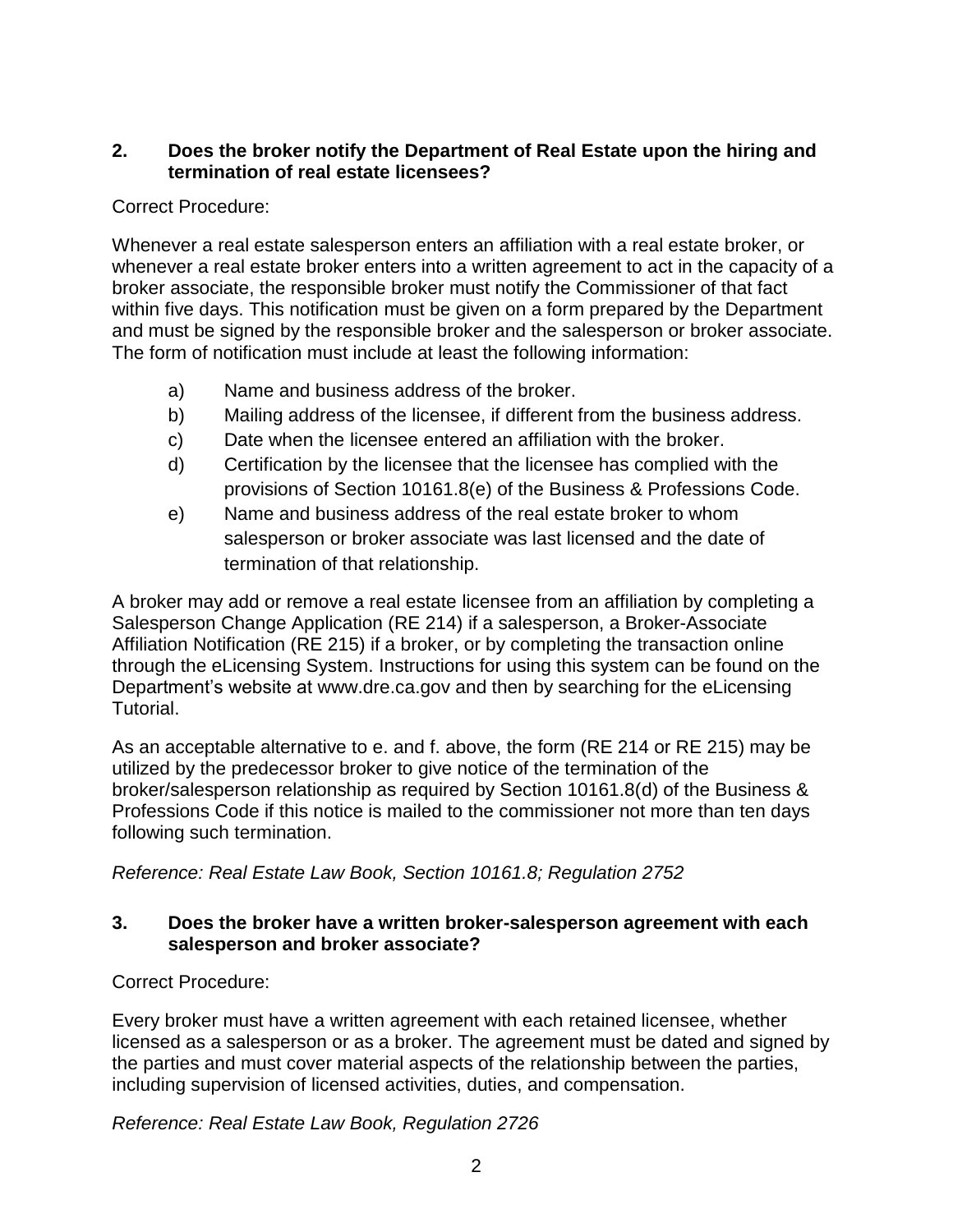# **4. Is the broker properly supervising?**

# Correct Procedure:

A broker must exercise reasonable supervision over the activities of salespersons and broker associates. Reasonable supervision includes, as appropriate, the establishment of policies, rules, procedures, and systems to review, oversee, inspect, and manage:

- a) Transactions requiring a real estate license.
- b) Documents which may have a material effect upon the rights or obligations of a party to the transaction.
- c) Filing, storage, and maintenance of such documents.
- d) The handling of trust funds.
- e) Advertising of any service for which a license is required.
- f) Familiarizing salespersons with the requirements of federal and state laws relating to the prohibition of discrimination.
- g) Regular and consistent reports of licensed activities of salespersons.

The form and extent of such policies, rules, procedures, and systems must take into consideration the number of salespersons and broker associates retained and the number and location of branch offices.

A broker must establish a system for monitoring compliance with such policies, rules, procedures, and systems. A broker may use the services of brokers and salespersons to assist in administering the provisions of this section so long as the broker does not relinquish overall responsibility for supervision of the acts of salespersons and broker associates licensed to the broker. A broker may appoint a licensee as a manager of a branch office or division of the broker's real estate business and delegate to that manager responsibility to oversee and supervise operations and licensed activities. An appointment of a branch or division manager must include a written contract whereby the manager accepts the delegated responsibilities.

*Reference: Real Estate Law Book, Section 10164; Regulation 2725*

# **5. Does the broker retain copies of all documents?**

# Correct Procedure:

A licensed broker must retain for three years copies of all listings, deposit receipts, canceled checks, trust account records, and other documents executed by or obtained by the broker in connection with any transaction for which a license is required. The retention period runs from the date of the closing of the transaction or from the date of the listing if the transaction is not consummated. After reasonable notice, the books, accounts, and records must be made available for audit, examination, inspection, and copying by a Department representative during regular business hours.

*Reference: Real Estate Law Book, Section 10148*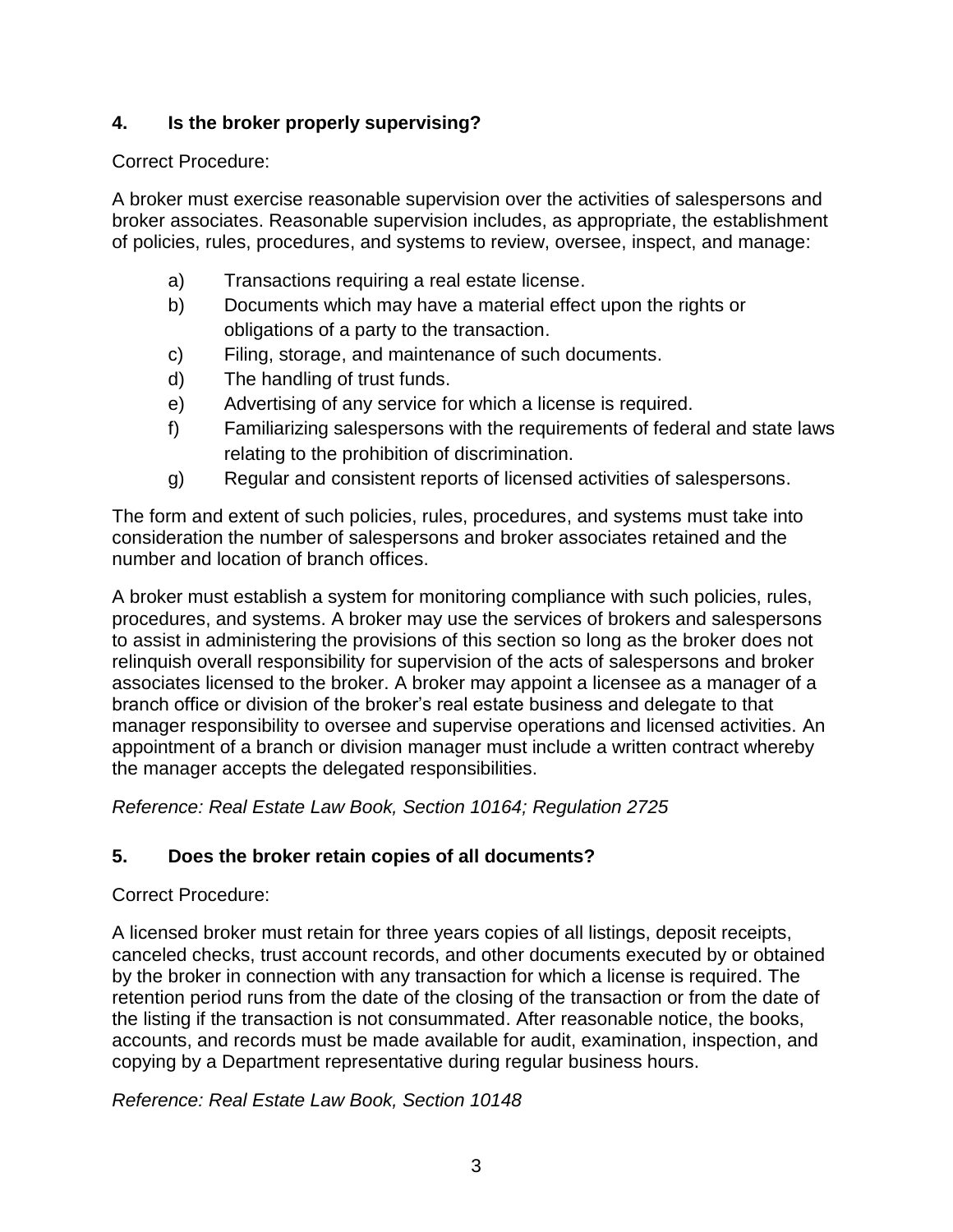# **6. Do the documents disclose the negotiability of commissions?**

# Correct Procedure:

Any printed or form agreement that initially establishes, or is intended to establish, or alters the terms of any agreement that previously established a right to compensation to be paid to a licensee for the sale of residential real property containing not more than four residential units, or for the sale of a mobile home, must contain the following statement in not less than 10-point boldface type immediately preceding any provision of such agreement relating to compensation of the licensee:

#### **Notice: The amount or rate of real estate commissions is not fixed by law. They are set by each broker individually and may be negotiable between the seller and broker.**

As used above, "alters the terms of any agreement which previously established a right to compensation" means an increase in the rate of compensation, or the amount of compensation if initially established as a flat fee, from the agreement which previously established a right to compensation.

The broker must make certain that agreements and forms are not preprinted with any amount or rate of compensation.

*Reference: Real Estate Law Book, Section 10147.5*

# **7. Does the broker have a license for each business location?**

Correct Procedure:

A broker is authorized to conduct business only at the address listed on the broker's license. If the broker maintains more than one place of business within the State, the broker must apply for and obtain an additional license for each branch office so maintained. The application for a branch office license must state the name of the person and the location of the place or places of business for which the license is desired.

*Reference: Real Estate Law Book, Section 10163*

# **8. Is the broker using a fictitious name?**

Correct Procedure:

A broker may not use a fictitious name in the conduct of any activity requiring a real estate license unless the broker first obtains a license bearing the fictitious name. (A fictitious business name is frequently referred to as a "dba" - doing business as.)

To obtain a license bearing a fictitious name, the licensee must apply to the Department and attach a certified copy of the fictitious business name statement filed with the county clerk.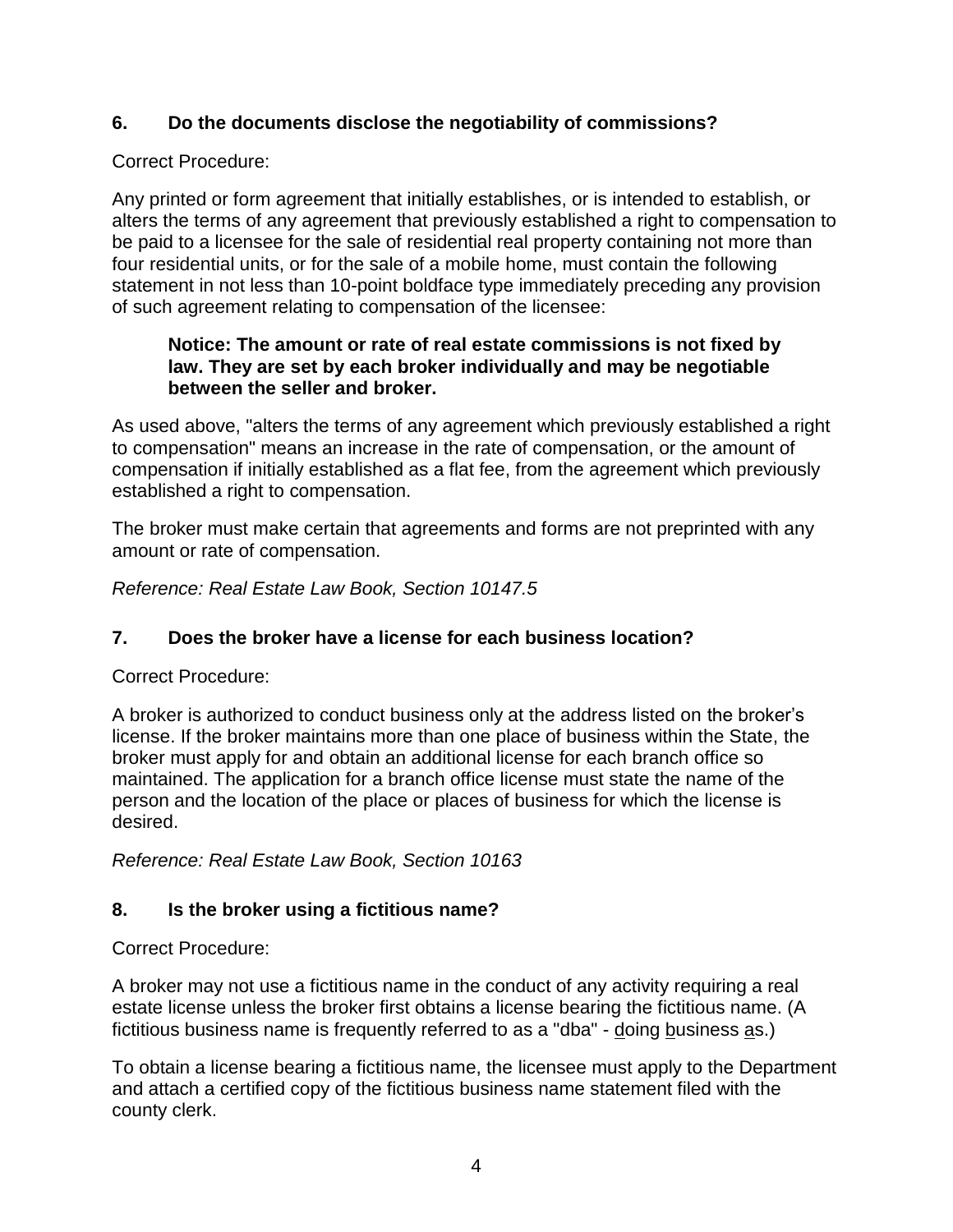The Real Estate Commissioner may refuse to issue a license bearing a fictitious name to a broker if the fictitious name:

- a) is misleading or would constitute false advertising;
- b) implies a partnership or corporation when a partnership or corporation does not exist;
- c) includes the name of a real estate salesperson;
- d) constitutes a violation of the provisions of Sections 17910, 17910.5, 17915 or 17917 of the Code (these Sections provide the procedures for issuance of a fictitious business name); or
- e) is the name formerly used by a licensee whose license has since been revoked.

A responsible broker may, by contract, permit a salesperson to do all of the following:

- a) File an application on behalf of a responsible broker with a county clerk to obtain a fictitious business name.
- b) Deliver to the Department an application, signed by the responsible broker, requesting the Department's approval to use a county approved fictitious business name that must be identified with the responsible broker's license number.
- c) Pay for any fees associated with filing an application with the county or the Department to obtain or use a fictitious business name.
- d) Maintain ownership of a fictitious business name, as defined in paragraph (2) of subdivision (a) of Section 10159.7, that may be used subject to the control of the responsible broker.

The exemption to the licensing requirement of a fictitious name is the use of a Team Name. To meet this exemption, the following must be true of the Team Name:

- a) The name is used by two or more real estate licensees who work together to provide licensed real estate services, or who represent themselves to the public as being a part of a team, group, or association to provide those services;
- b) The name includes the surname of at least one of the licensee members of the team, group, or association in conjunction with the term "associates," "group," or "team"; and
- c) The name does not include any term or terms, such as "real estate "broker," "real estate brokerage," "broker," "brokerage," or any term that would lead a member of the public to believe that the team is offering real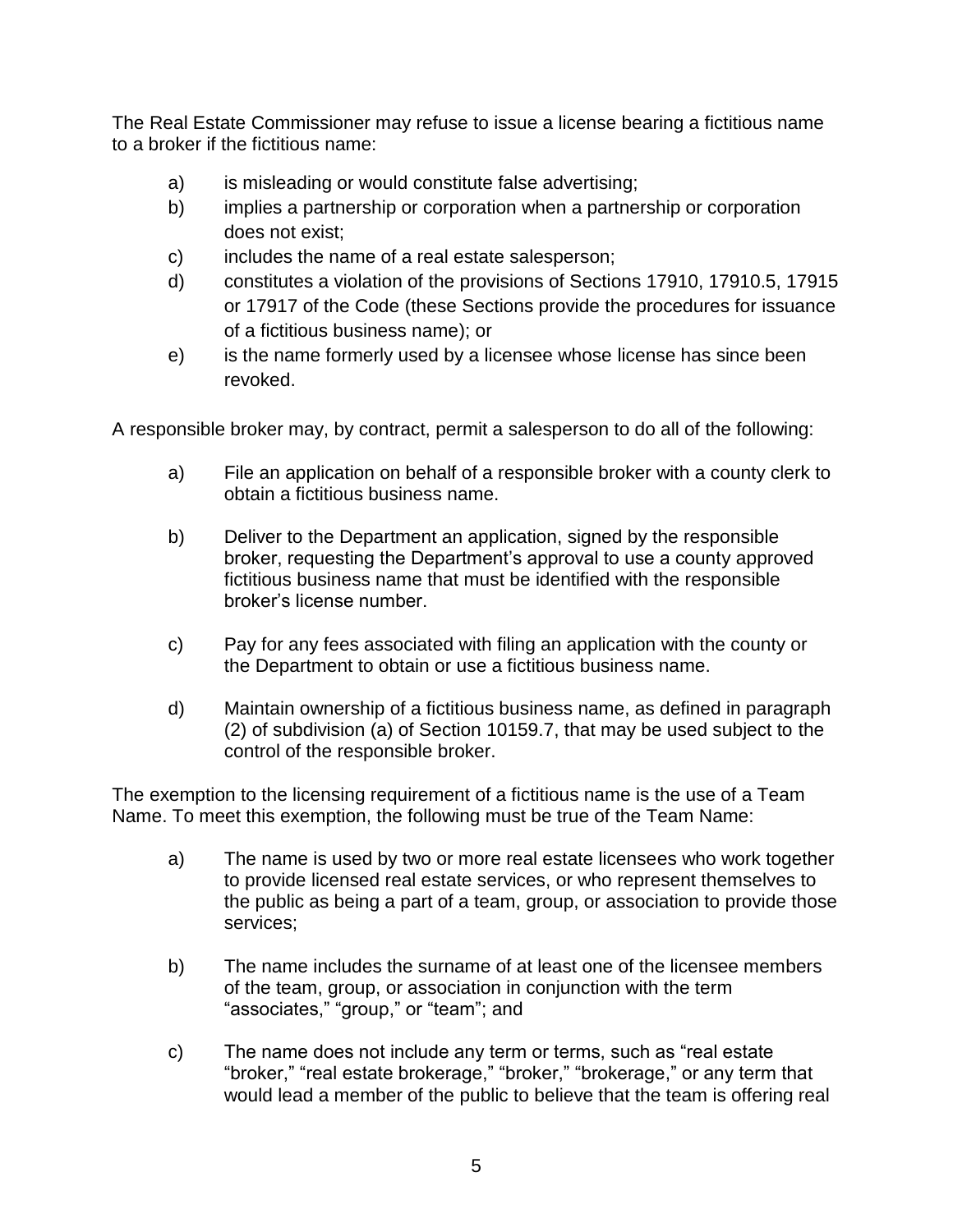estate brokerage services, that imply or suggest the existence of a real estate entity independent of a responsible broker.

#### *Reference: Real Estate Law Book, Section 10159.5, 10159.7; Regulation 2731*

Note: The general California statute governing fictitious business names is contained in Section 17900 of the Business and Professions Code. As the provisions of this section apply to real estate licensing in the case of an individual licensee, a name is fictitious when it does not contain the surname of the individual conducting the business, or when it implies that there is more than one owner. A name that suggests the existence of additional owners is one that includes such words as "Company," "& Company," "& Son," "& Sons," "& Associates," "Brothers," "Team," and the like. A name is not fictitious if it sets forth an individual's surname and the words merely describe the business being conducted, such as "Realty," "Loans," "Property Management," and other words relating to the type of business in which an individual is engaged.

Where a licensee is a natural person, the use of a nickname in place of the licensee's legal given name (first name) does not constitute a fictitious name for purposes of this section, provided that where the nickname is used the licensee also uses the surname (last name) as it appears on the real estate license and includes the real estate license identification number as required by Section 10140.6 of the Code.

In the case of a domestic or foreign corporation, a fictitious business name would be anything other than the actual name of the corporation as contained in the articles of incorporation filed with the California Secretary of State.

It should be noted that real estate salespersons are not eligible to apply for fictitious business names under their license. Pursuant to the Real Estate Law, fictitious business names may only be licensed to real estate brokers.

#### **9. Is the broker providing the Real Estate Transfer Disclosure Statement?**

#### Correct Procedure:

The obligation to prepare and deliver the Real Estate Transfer Disclosure Statement (TDS) to the prospective buyer is imposed upon the seller and the seller's agent and any broker acting in cooperation with the seller's agent. If more than one broker is involved in the transaction, the broker obtaining the offer is required to deliver the TDS to the prospective buyer, unless instructed otherwise by the seller.

The TDS must be given to the prospective buyer as soon as practicable before the transfer of title, or, in the case of a lease option, sales contract, or ground lease, as soon as practicable before the execution of the contract. If the TDS or amended TDS is delivered after the execution of an offer to purchase, the buyer has three days after delivery in person, or five days after delivery by deposit in the mail or five days after delivery of electronic record, to terminate the offer by delivering a written notice of termination to the seller or to the seller's broker.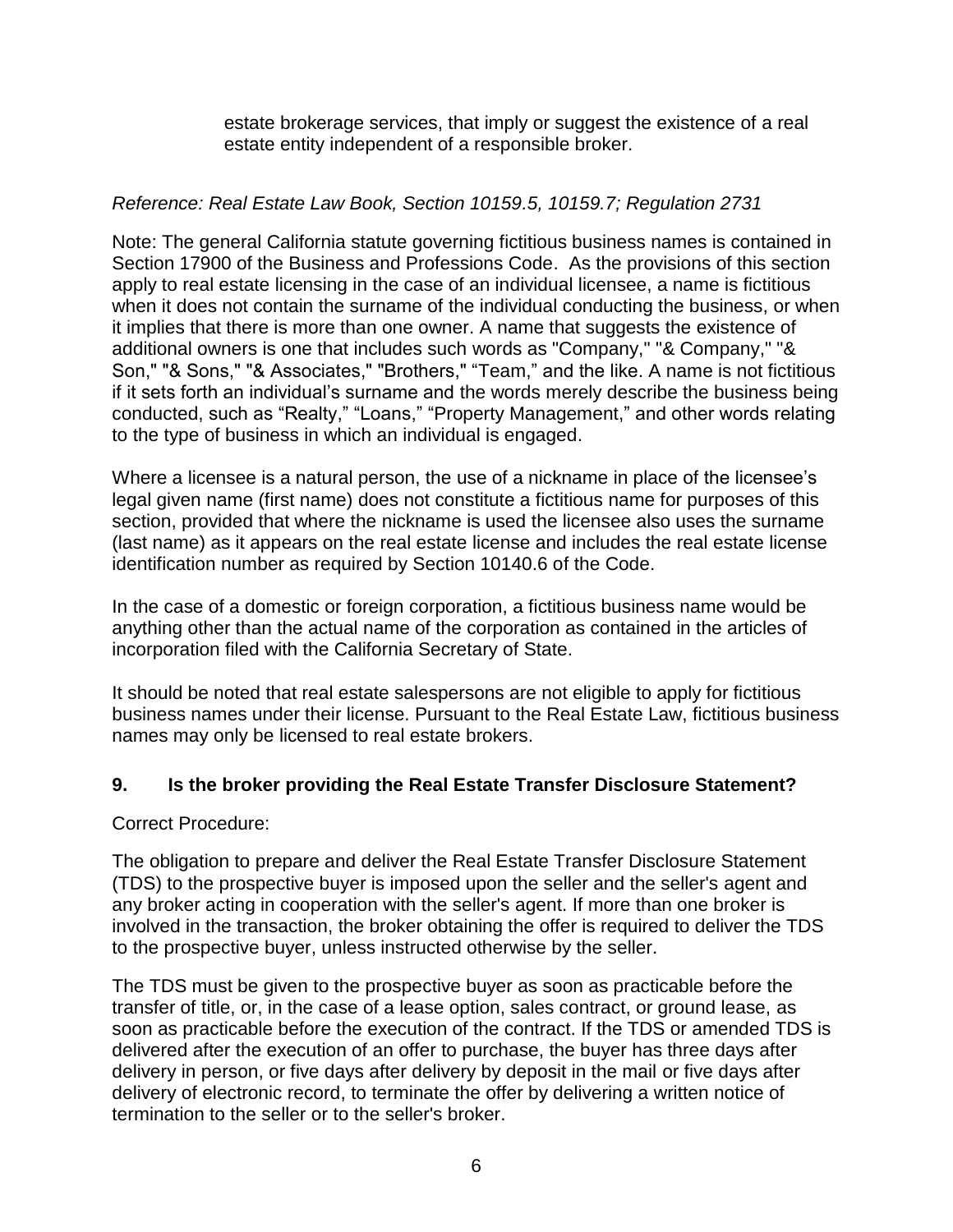The listing agent has the duty to inquire with the seller as to the condition of the property. The listing agent and the buyer's agent each have the duty to conduct a reasonably competent and diligent visual inspection of the property and to disclose to a prospective buyer all material facts affecting the value or desirability of the property that an investigation would reveal.

*Reference: Civil Code Sections 1102 et seq. and 2079; Real Estate Law Book, Section 10176.5*

# **10. Is the broker maintaining pest control documentation?**

Correct Procedure:

In a real estate transaction subject to the provisions of Section 1099 of the Civil Code, the real estate broker acting as agent for the seller in the transaction must make certain the inspection report, certification, and the notice of work completed, if any, are delivered to the buyer in accordance with said section.

If more than one real estate broker licensee is acting as an agent of the seller in the transaction, the broker who has obtained the offer made by the buyer must make certain the required documents are delivered to the buyer, unless the seller has given written directions to another real estate broker licensee acting as agent of the seller in the transaction to effect delivery.

If the agent cannot obtain the required documents to deliver to the buyer and does not have written assurance from the buyer that all of said documents have been received, the agent must advise the buyer in writing of the buyer's rights under Section 1099.

The broker must maintain a record of the action taken to effect compliance with this regulation in accordance with Section 10148 of the Business and Professions Code.

Section 1099 of the Civil Code sets forth the requirements for delivery of a Structural Pest Control Inspection Report and any Notice of Work Completed, if certification or preparation of a report is a condition of the contract effecting the sale, or is a requirement imposed as a condition of financing.

*Reference: Civil Code Section 1099; Real Estate Law Book, Regulation 2905*

# **11. Is the broker conducting escrows?**

Correct Procedure:

Section 17006(a)(4) of the Financial Code exempts a licensed broker from licensure under the Escrow Law when the broker is performing acts in the course of or incidental to a real estate transaction in which the broker is an agent or a party to the transaction and in which the broker is performing an act for which a real estate license is required. The exemption is personal to the broker, and the broker cannot delegate any duties other than duties performed under the direct supervision of the broker.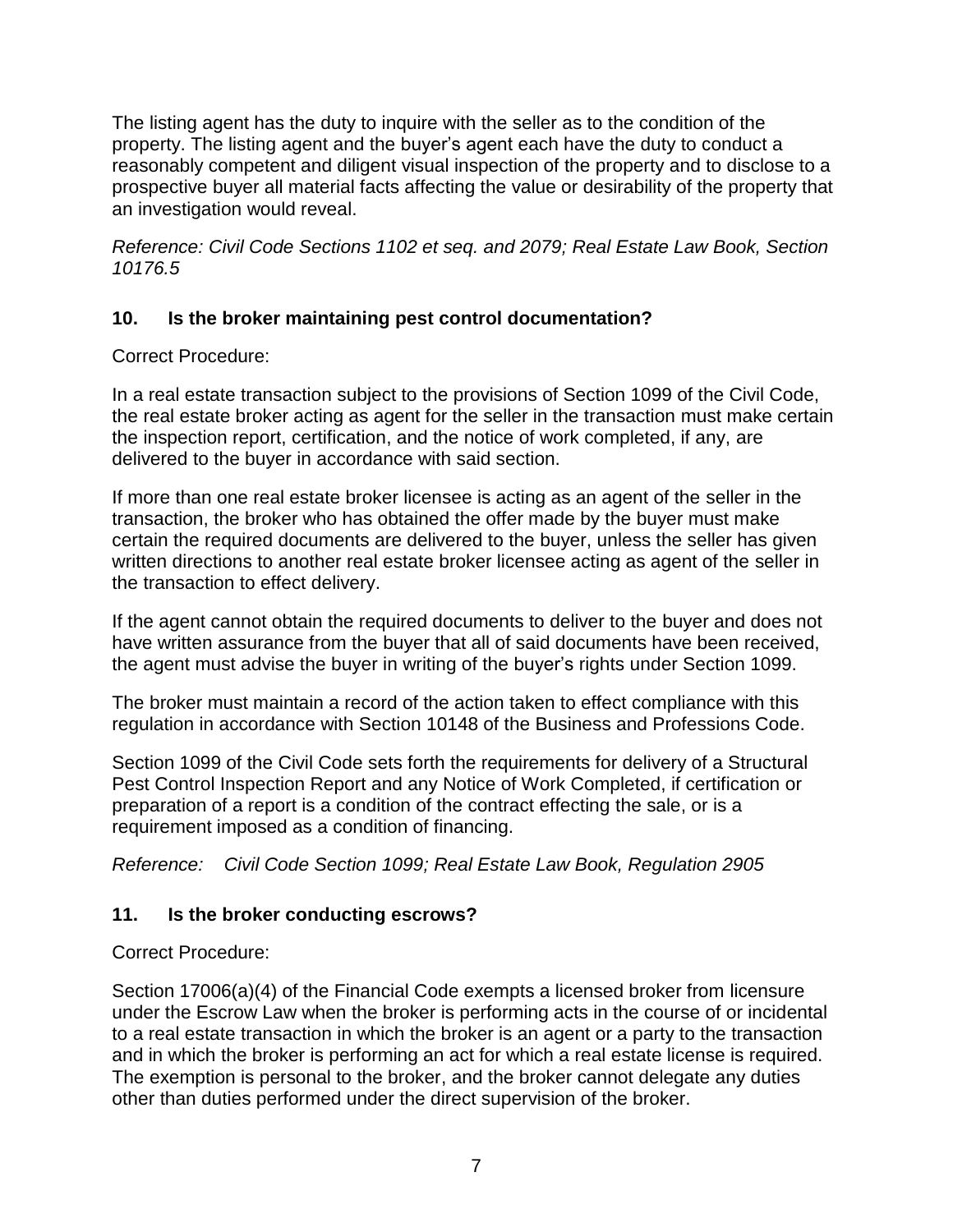The broker's exemption provided for above is not available for any arrangement entered into for performing escrows for more than one business.

Section 17403.4 of the Financial Code requires all written escrow instructions executed by a buyer or seller to contain a statement in not less than 10-point type which must include the licensed name and the name of the department issuing the license or authority under which the person is operating. This section does not apply to supplemental escrow instructions or modifications to escrow instructions.

Real Estate Commissioner's Regulation 2950 sets forth acts that are prohibited and may be grounds for disciplinary action:

- a) Soliciting or accepting an escrow instruction (or amended or supplemental escrow instruction) containing any blank to be filled in after signing or initialing of such escrow instruction (or amended or supplemental escrow instruction).
- b) Permitting any person to make any addition to, deletion from, or alteration of an escrow instruction (or amended or supplemental escrow instruction) received by such licensee, unless such addition, deletion, or alteration is signed or initialed by all persons who had signed or initialed such escrow instruction (or amended or supplemental escrow instruction) prior to such addition, deletion, or alteration.
- c) Failing to deliver at the time of execution of any escrow instruction or amended or supplemental escrow instruction a copy thereof to all persons executing the same.
- d) Failing to maintain books, records, and accounts in accordance with accepted principles of accounting and good business practice.
- e) Failing to maintain the office, place of books, records, accounts, safes, files, and papers relating to such escrows freely accessible and available for audit, inspection, and examination by the Commissioner.
- f) Failing to deposit all money received as an escrow agent and as part of an escrow transaction in a bank trust account or escrow account on or before the close of the next full working day after receipt thereof.
- g) Withdrawing or paying out any money deposited in such trustee account or escrow account without the written instruction of the party or parties paying the money into escrow.
- h) Failing to advise all parties in writing if the licensee has knowledge that any licensee acting as such in the transaction has any interest as a stockholder, officer, partner, or owner of the agency holding the escrow.
- i) Failing upon closing of an escrow transaction to render to each principal in the transaction a written statement of all receipts and disbursements together with the name of the person to whom any such disbursement is made.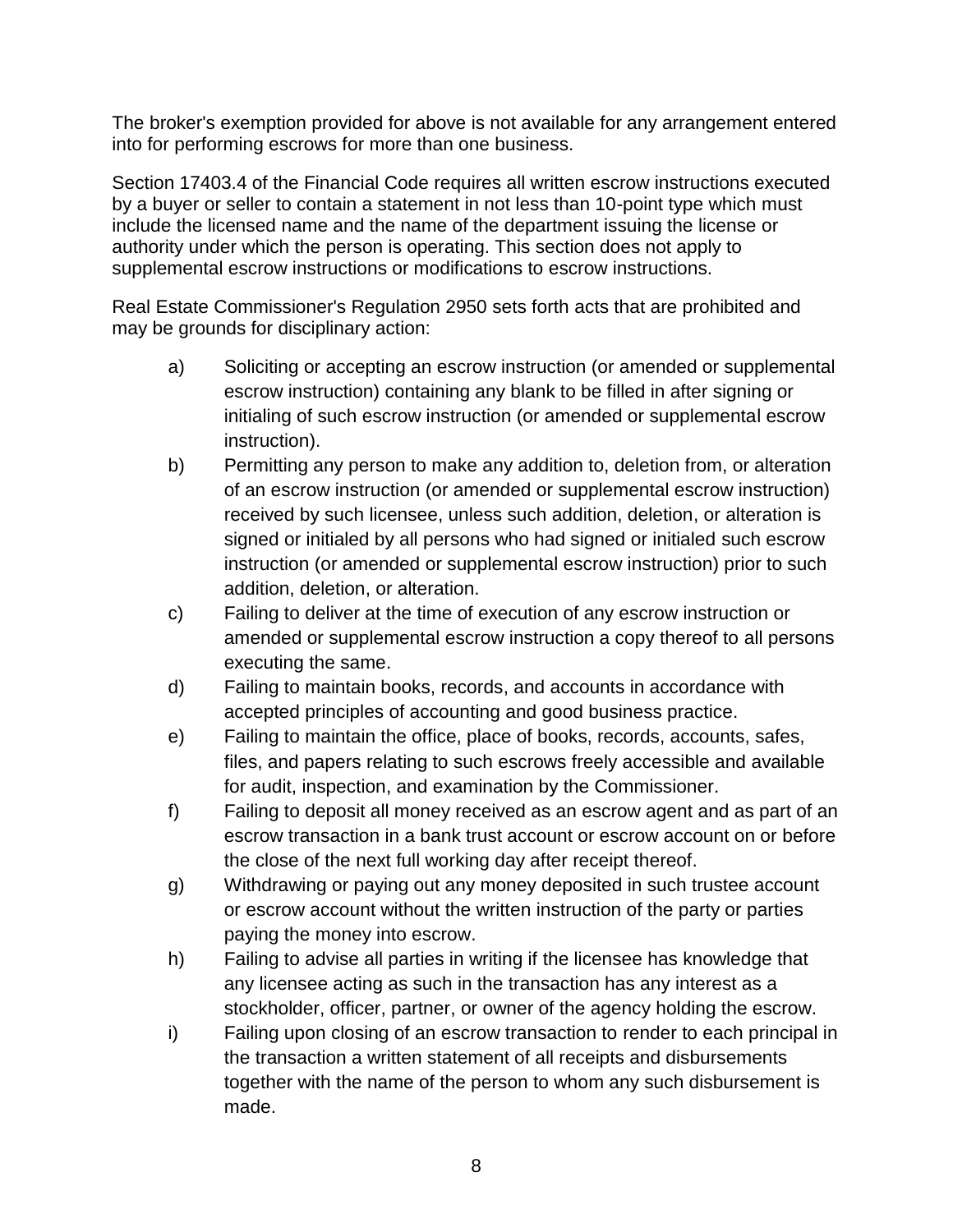j) Delivering or recording any instrument which purportedly transfers a party's title or interest in or to real property without first obtaining the written consent of that party to the delivery or recording.

Brokers who engage in broker-controlled escrow activities pursuant to the exemption from the Escrow Law for five or more transactions or whose escrow activities exceed one million dollars in a calendar year must, within 60 days after the end of the calendar year in which this activity threshold was met, file the Escrow Activity Report with the Department of Real Estate.

*Reference: Financial Code Sections 17006(a)(4) and 17403.4; Real Estate Law Book, Section 10141.6; Regulation 2950*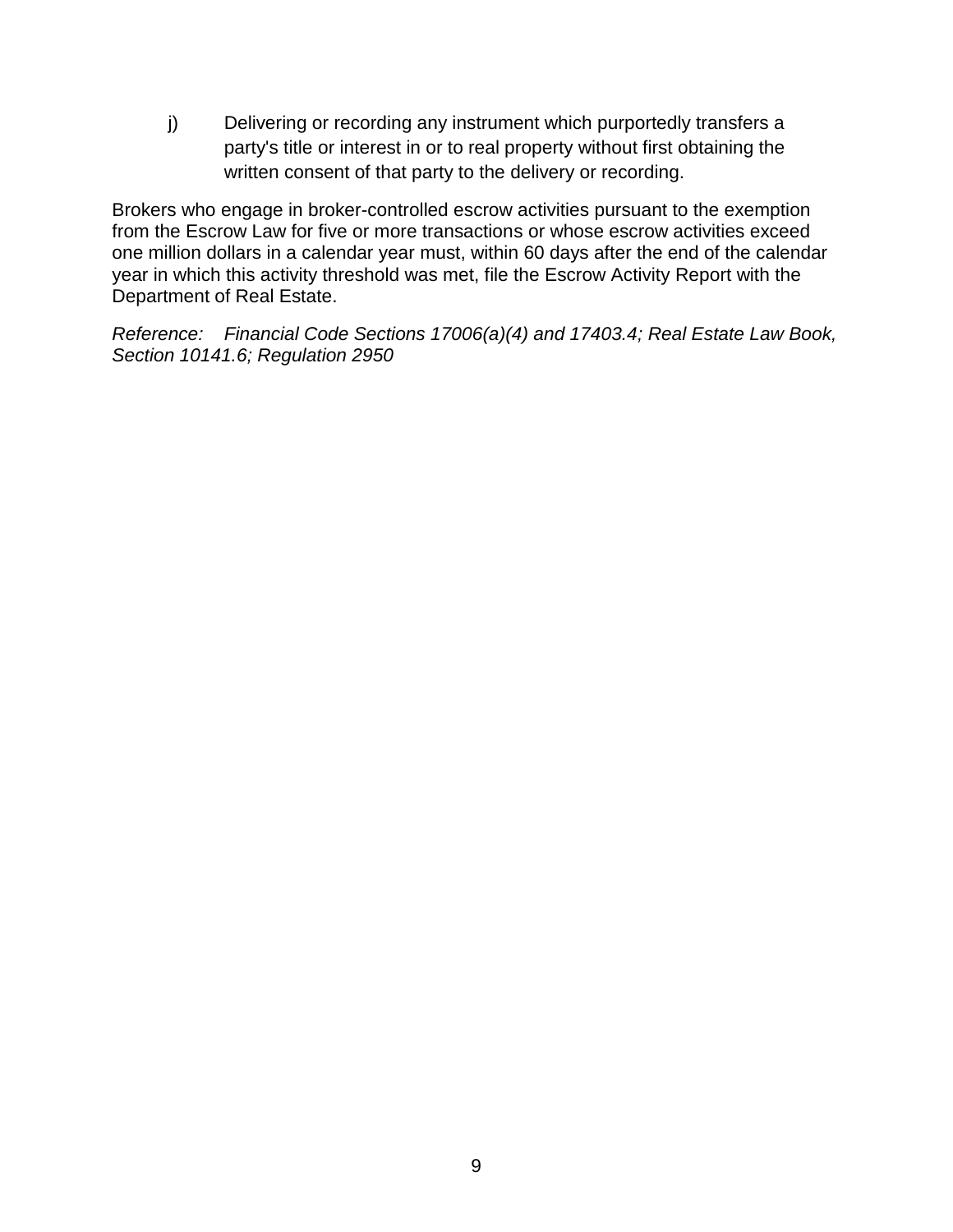#### **SECTION 2 - Trust Fund Handling**

#### **Additional detail and illustrations for trust fund handling can be found in the Department of Real Estate's RE 13 booklet entitled "Trust Funds"**

#### **Trust Fund Handling Questionnaire**

#### **1. Is the bank account used for trust fund handling in the name of the broker as trustee or appropriately designated as a trust account?**

#### Correct Procedure:

The broker's trust account should be set up in the broker's name, or in the name of a fictitious business name if the broker is the holder of a license bearing such fictitious name, and either be designated a "Trust Account" or be in the name of the broker, or licensed fictitious name, as trustee.

Example 1: If the individual broker's name is John Doe and the broker has the name 25th Century Realty as a fictitious business name, the following designations would be compliant for the broker's trust account:

*John Doe Trust Account John Doe as Trustee 25th Century Realty Trust Account 25th Century Realty as Trustee*

Example 2: If the corporate broker's name is ABC, Inc. and the broker has the name ABC Realty as a fictitious business name, the following designations would be compliant for the broker's trust account:

*ABC, Inc. Trust Account ABC, Inc. as Trustee ABC Realty Trust Account ABC Realty as Trustee*

*Reference: Real Estate Law Book, Regulation 2832*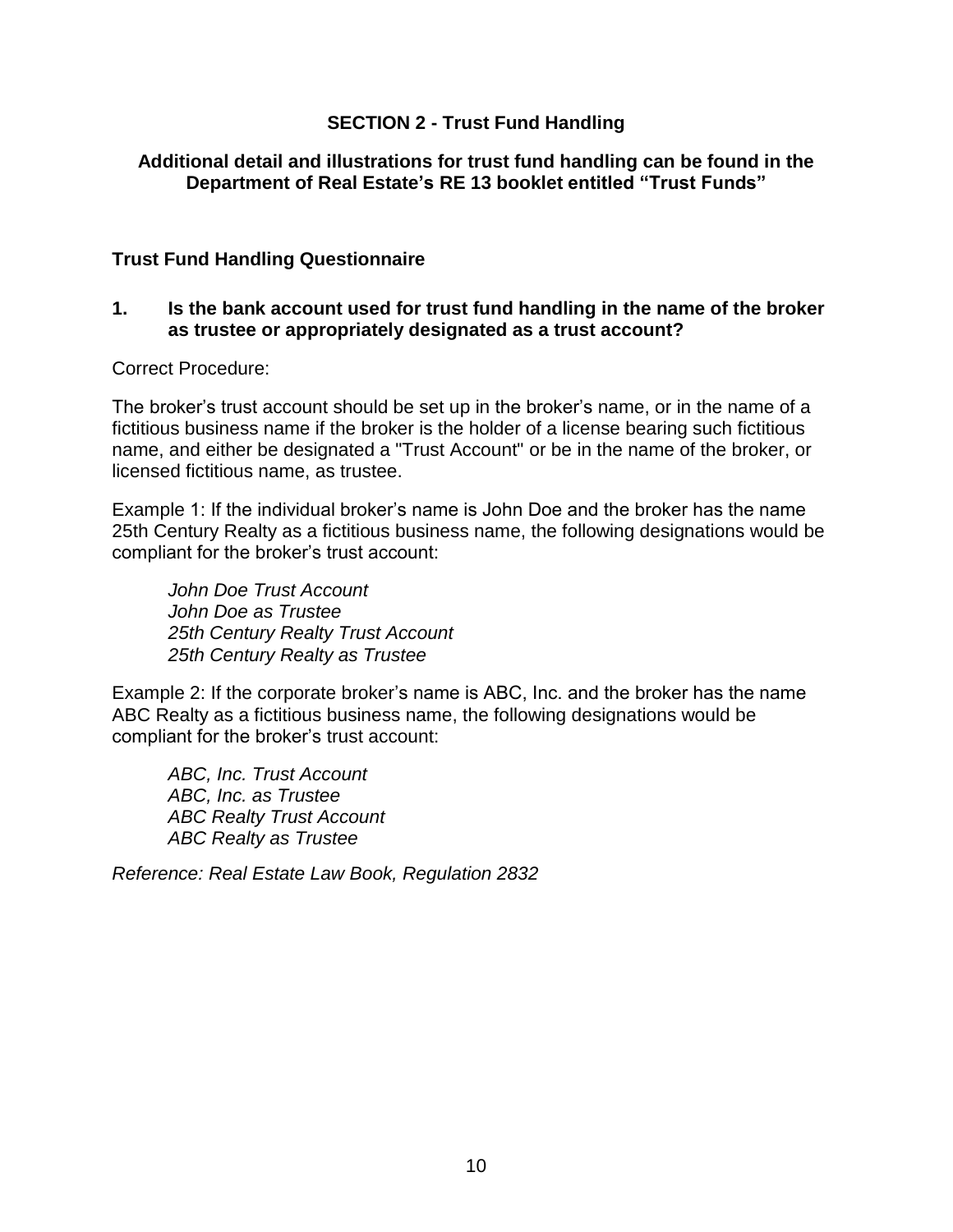#### **2. Is the bank account used for trust fund handling an interest-bearing account?**

### Correct Procedure:

Trust funds may, at the request of the owner of the funds, be placed into an interestbearing account at a bank or savings and loan association if the following requirements are met:

- a) The account is in the name of the broker as trustee for the designated beneficiary or principal of a transaction or series of transactions.
- b) All of the funds in the account are covered by insurance provided by an agency of the United States.
- c) The funds in the account are kept separate, distinct, and apart from funds belonging to the broker or to any other person for whom the broker holds funds in trust.
- d) The broker discloses to the person from whom the trust funds are received, and to a beneficiary whose identity is known to the broker at the time of establishing the account, the nature of the account, how interest will be calculated and paid under various circumstances, whether service charges will be paid to the depository and by whom, and the possible notice requirements or penalties for withdrawal of funds from the account.
- e) Interest earned on funds in the account may not inure directly or indirectly to the benefit of the broker or to any person licensed to the broker.
- f) In an executory sale, lease, or loan transaction in which the broker accepts funds in trust to be applied to the purchase, lease, or loan, the parties to the contract must have specified in the contract or by collateral written agreement the person to whom interest earned on the funds is to be paid or credited.

It should be noted that this would require the broker to maintain a separate bank account for each beneficiary who wishes to earn interest.

*Reference: Real Estate Law Book, Section 10145(d) (1)-(6)*

### **3. Are control records complete and accurate?**

Correct Procedure:

Every broker must keep a record of all trust funds received, including uncashed checks.

a) If a broker does not maintain a trust account or maintains a trust account but forwards all trust funds received to either the escrow or to the owner of the funds, then the broker must maintain a Record of Trust Funds Received but not Deposited to the Trust to include: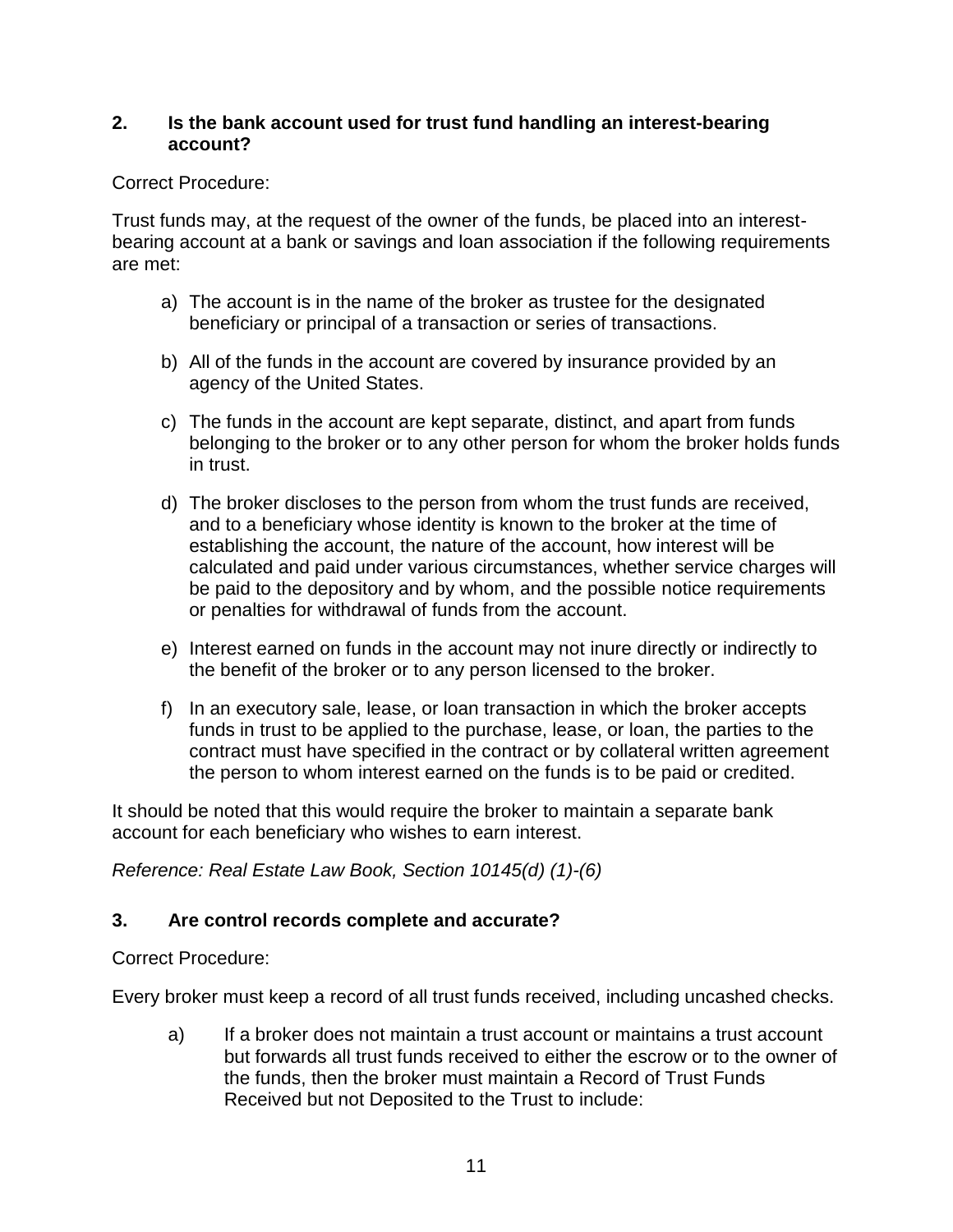- i. Date funds received;
- ii. Form of payment;
- iii. Amount received and from whom received;
- iv. Description of property or other identification;
- v. Identity as to whom funds were forwarded; and
- vi. Date of disposition.

However, a broker is not required to keep the above records of passing through checks made payable to service providers (e.g., escrow, credit, and appraisal services) when the total of such checks from any one principal for any transaction does not exceed \$1,000. Upon request of the Department or the maker of such checks, a broker must account for the receipt and distribution of such checks. A broker must retain for three years copies of receipts issued or obtained in connection with the receipt and distribution of such checks.

- b) If a broker does maintain a trust account, the broker must maintain a Columnar Record of all Trust Funds Received and Paid Out of the Trust Fund Bank Account (for example, DRE Form RE 4522). This record should show the following in chronological sequence:
	- i. Date funds received;
	- ii. From whom funds received;
	- iii. Amount received;
	- iv. Date of deposit;
	- v. Check number and date of related disbursement; and
	- vi. Daily balance of trust bank account.

*Reference: Real Estate Law Book, Regulation 2831*

### **4. Are the separate transaction records complete and accurate?**

Correct Procedure:

Brokers must maintain a Separate Record for Each Beneficiary or Transaction (for example, DRE Form RE 4523). This record accounts for the funds received from, or for the account of, each beneficiary or each transaction and deposited to the trust fund bank account. These records are necessary for the broker to ascertain the total owed to each of the beneficiaries. The record should show in chronological sequence the following:

- a) Date of deposit;
- b) Amount of deposit;
- c) Date of each related disbursement;
- d) Check number of each related disbursement;
- e) Amount of each related disbursement;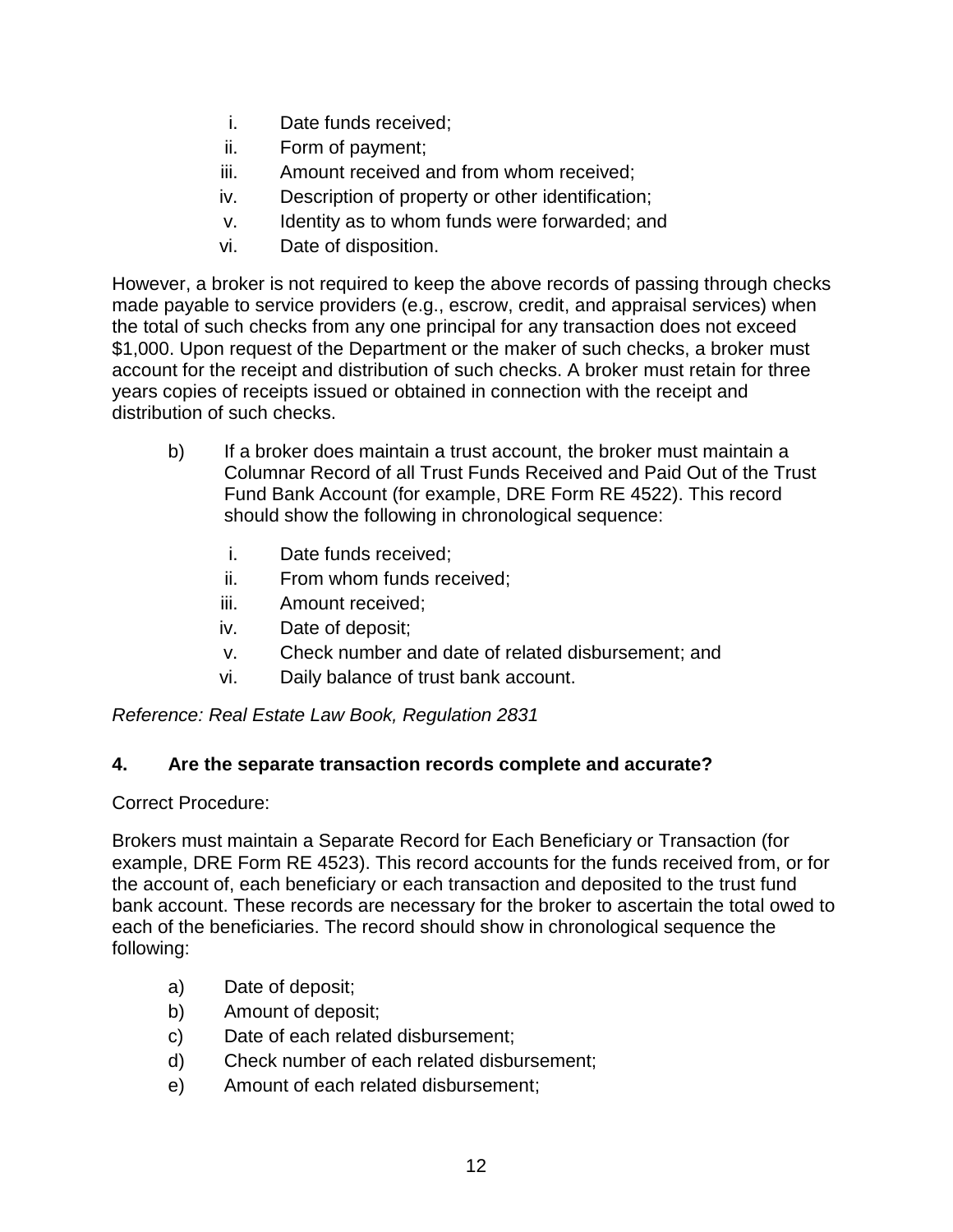- f) If applicable, dates and amounts of interest earned and credited to the account; and
- g) Balance after posting transactions on any date.

*Reference: Real Estate Law Book, Regulation 2831.1*

# **5. Is monthly reconciliation of the control records and separate records performed and documented?**

Correct Procedure:

The balance of all separate beneficiary or transaction records (for example, DRE Form RE 4523) must be reconciled with the record of all trust funds received and disbursed (for example, DRE Form RE 4522) at least once a month. A record of reconciliation must be maintained and it must identify the following:

- a) Bank account name;
- b) Account number;
- c) Date of reconciliation;
- d) Name of beneficiary; and
- e) Trust fund liabilities of the broker to each beneficiary.

For example:

*ABC Realty, Inc. Trust Account* 0339-000011 5/31/2019

| <b>Balances per Separate Beneficiary Records:</b> |          |
|---------------------------------------------------|----------|
| Jones                                             | \$500.00 |
| Smith                                             | \$250.00 |
| Thompson                                          | \$100.00 |
| <b>Total of Separate Records:</b>                 | \$850.00 |
| Balance per Record of All Trust Funds Received:   | \$850.00 |
| Difference (if any, should be fully explained):   | \$0.00   |

*Reference: Real Estate Law Book, Regulation 2831.2*

# **6. Are trust funds deposited in a timely manner?**

Correct Procedure:

Unless otherwise specified in writing by the beneficiary of the funds, a broker is required to do one of the following three things with trust funds no later than three business days following receipt of the funds by the broker or the broker's salesperson or broker associate: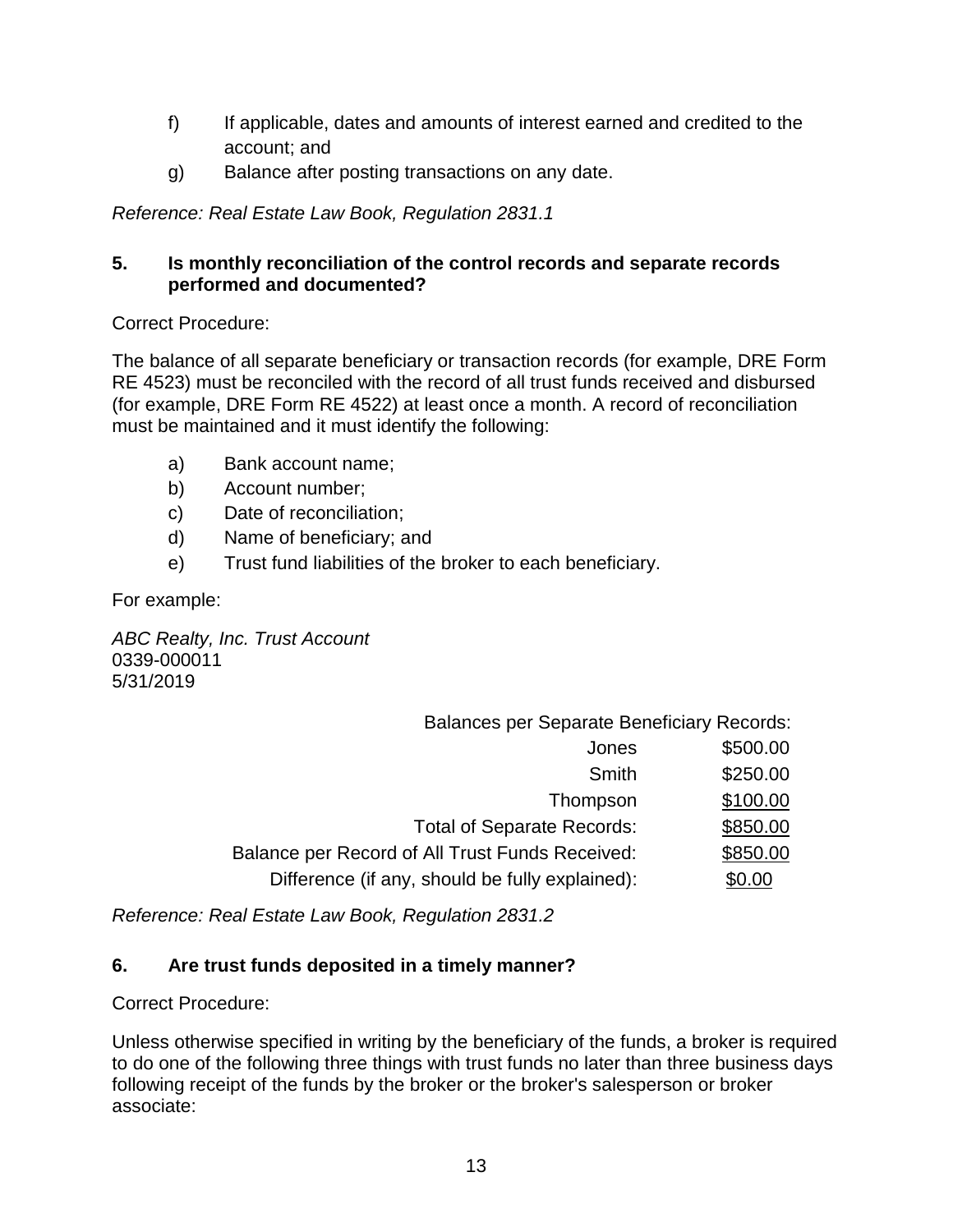- a) Deposit the funds into a neutral escrow depository;
- b) Place funds accepted on behalf of the owner into the hands of the owner of the funds; or
- c) Deposit the funds into a trust fund bank account maintained by the broker.

A real estate broker who is not licensed under the Escrow Law (Section 17000 et seq. of the Financial Code), when acting in the capacity of an escrow holder in a real estate transaction in which the broker is performing acts for which a real estate license is required, must place all funds accepted on behalf of another into one of the three places listed above **not later than the next business day** following receipt of the funds by the broker or the broker's salesperson or broker associate.

### *Reference: Real Estate Law Book, Regulation 2832*

#### **7. Are authorized signatories either licensed to the broker or unlicensed but bonded/insured?**

#### Correct Procedure:

Withdrawals may be made from the trust account only upon the signature of the broker or one or more of the following persons with written authorization from the broker:

- a) A salesperson licensed to the broker.
- b) A person licensed as a broker who has entered into a written agreement with the responsible broker.
- c) An unlicensed employee of the broker with fidelity bond or insurance coverage at least equal to the maximum amount of trust funds to which the employee would have access.

Withdrawals may be made from the trust account of a corporate broker only upon the signature of an officer through whom the corporation is licensed or one of the persons detailed above. The designated officer of the corporate broker should always be a signatory on the trust account.

Concerning an unlicensed employee with fidelity bond coverage or insurance, it is recommended that the fidelity bond/insurance specifically identify the trust account that is being covered. The fidelity bond can include a deductible clause; however, the deductible is limited to an amount of up to five percent of the coverage amount and the broker must have evidence of financial responsibility for the deductible. Evidence of financial responsibility can include the following:

- a) Separate bond or insurance coverage adequate to cover the amount of the deductible.
- b) A cash deposit held in a separate account, apart from other funds of the broker, the broker's employee, or the broker's principals adequate to cover